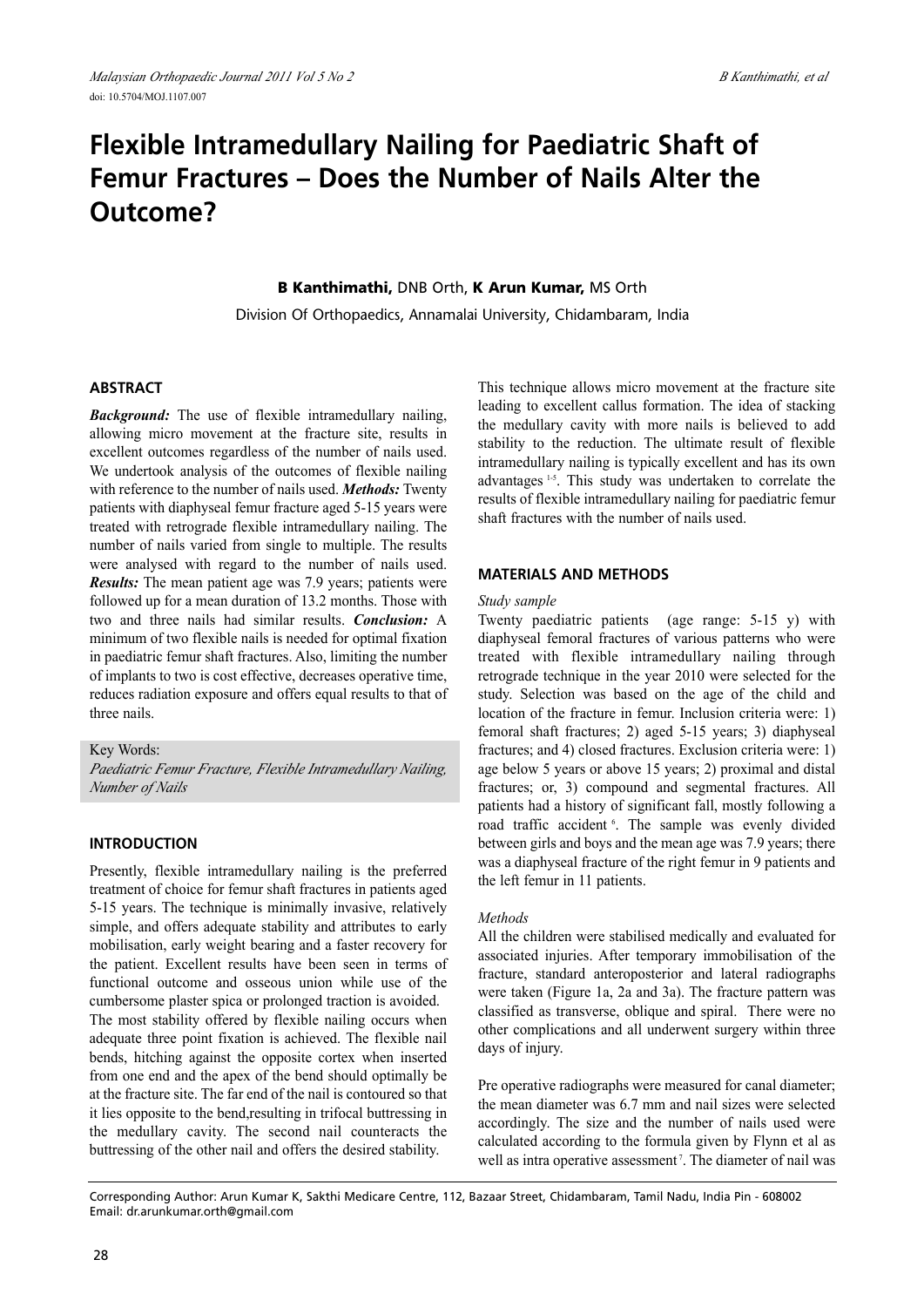Flexible Intramedullary Nailing for Paediatric Shaft of Femur Fractures – Does the Number of Nails Alter the Outcome?

| Age/<br>Gender | <b>Type</b> | Canal<br><b>Diameter</b><br>(cm) | Type of<br><b>Surgery</b> | No. of<br>nails | <b>Union</b> | <b>LLD</b><br>(cm) | <b>Angulation</b><br>(Degrees) | <b>Full weight Results</b><br>bearing<br>(Weeks) |   |
|----------------|-------------|----------------------------------|---------------------------|-----------------|--------------|--------------------|--------------------------------|--------------------------------------------------|---|
| 5/M            | S           | 6                                | <b>OR</b>                 |                 | 9            | 2                  | 10° varus                      | 12                                               | P |
| 5/M            |             | 6                                | <b>CR</b>                 | 2               | 7            |                    |                                | 11                                               | E |
| 6/F            | O           | 6                                | <b>CR</b>                 | 2               | 7            |                    |                                | 10                                               | E |
| 6/F            | т           | 6                                | <b>CR</b>                 | 2               | 8            |                    |                                | 10                                               | E |
| 6/F            |             | 6                                | <b>CR</b>                 | 2               | 8            |                    |                                | 10                                               | s |
| 6/F            | O           |                                  | CR                        | 3               | 8            |                    |                                | 11                                               | s |
| 6/M            |             |                                  | CR                        | 3               | 8            |                    |                                | 10                                               |   |
| 7/F            | O           | 6                                | <b>CR</b>                 | 2               | 8            |                    |                                | 10                                               | E |
| 7/F            | O           |                                  | CR                        | 3               | 7            |                    |                                | 10                                               | E |
| 7/M            | S           |                                  | <b>OR</b>                 | 2               | 8            |                    |                                | 10                                               |   |
| 7/M            | т           | 6                                | CR                        | 3               | 8            |                    |                                | 11                                               |   |
| 8/F            |             |                                  | <b>CR</b>                 | 2               | 8            |                    |                                | 10                                               |   |
| 8/M            | S           |                                  | OR                        |                 | 9            | 2                  |                                | 11                                               | D |
| 8/M            |             |                                  | <b>CR</b>                 | 2               | 8            |                    |                                | 10                                               |   |
| 9/F            | O           | 6                                | <b>CR</b>                 | 2               | 8            | 1.5                |                                | 10                                               |   |
| 9/F            | O           |                                  | <b>CR</b>                 | 3               | 7            |                    |                                | 10                                               |   |
| 9/M            | т           |                                  | <b>CR</b>                 | 2               |              |                    |                                | 10                                               |   |
| 11/M           |             |                                  | <b>OR</b>                 | 3               | 7            |                    |                                | 10                                               | E |
| 13/M           | O           | 8                                | <b>OR</b>                 |                 | 8            | 2                  |                                | 10                                               |   |
| 15/M           | O           | 8                                | <b>CR</b>                 | 3               | 8            |                    |                                | 10                                               | Е |
|                |             |                                  |                           |                 |              |                    |                                |                                                  |   |

**Table I:** Results

T– Transverse, O– oblique, S– Spiral, CR– Closed Reduction, OR– Open Reduction, LLD– Limb Length Discrepancy, E– Excellent,

S– Satisfactory, P– Poor.

KEY-

set as equal to the width of the narrowest point of the medullary canal on anteroposterior and lateral view x 0.4 mm.

All nails were inserted in a retrograde manner through a minimal incision avoiding the physis. Advancement of nails into the proximal fragment was attempted and was guided by an image intensifier; this was successful in 15 patients. In the remaining 5 patients, an open reduction was performed. A minimum of two nails, mostly 2.5 and 3mm, were used in most patients. In a few cases, a third nail was utilised to fill the medullary cavity. Ultimately, 10 patients had two nails, 7 of them had 3 nails and 3 had a single nail. All reductions were satisfactory intraoperatively.

Range of motion exercises for the hip and knee were initiated mid first week postoperatively; for most patients, this was well tolerated except for the ones in which a single nail was used. The three patients with a single nail were put on skin traction during the early postoperative period. The mean duration of hospitalisation was seven days. Sutures were removed for all on the  $12<sup>th</sup>$  postoperative day. The mean duration of follow up was 13.2 months. Patients were reviewed periodically (every two weeks) for the assessment of radiological union and functional outcome until normal activity was regained.Results were evaluated using the Flynn et al scoring system and correlated to the number of nails used<sup>8</sup>. Informed consent was obtained from the parents prior to inclusion in the study.

The study was reviewed by the appropriate ethics committee and was been performed in accordance with the ethical standards of the most recent version of the 1964 Declaration of Helsinki.

# **RESULTS**

Pre-operative radiographs revealed fracture of the middle third of the shaft involvement in 12 patients, proximal and middle third junction in 7 patients, and middle and distal third junction in 1 patient. Postoperative radiographs were satisfactory in all patients except for the ones who had difficult reduction and single nail fixation (Figure 1b, 2b and 3b). Limb length inequalities of 2 cm were noted clinically in those with a single nail. Measurement was taken from the anterior superior iliac spine to the medial malleolus on the affected side and compared to the uninjured side. Children with a single nail were put on skin traction for the first two weeks. One child had a varus angulation of ten degrees.

Rotational malalignment was assessed clinically by comparing the internal and external rotation of both hips. We found no malalignment in any of the patients. All patients with two and three nails had a satisfactory reduction and a normal limb length that was well maintained during the postoperative period.

Functional assessments were conducted during the second postoperative week; seventeen patients showed full range of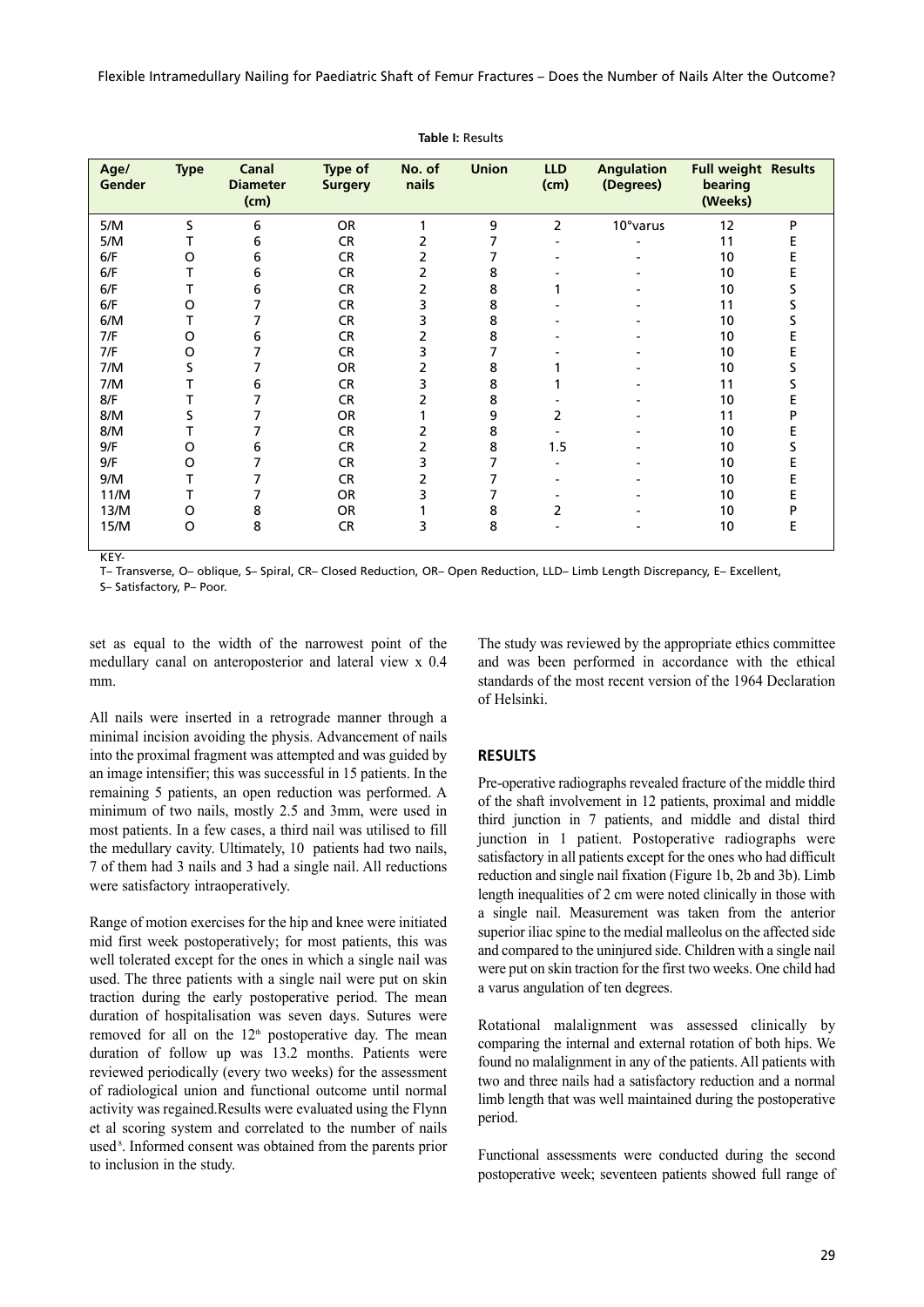

**Fig. 1:** (a) Pre operative radiograph, (b) Post operative radiograph with three nails in situ, (c) Radiograph showing union.



**Fig. 2:** (a) Pre operative radiograph, (b) Post operative radiograph with two nails in situ, (c) Radiograph showing union.



**Fig. 3:** (a) Pre operative radiograph, (b) Post operative radiograph with single nail in situ, (c) Radiograph showing union.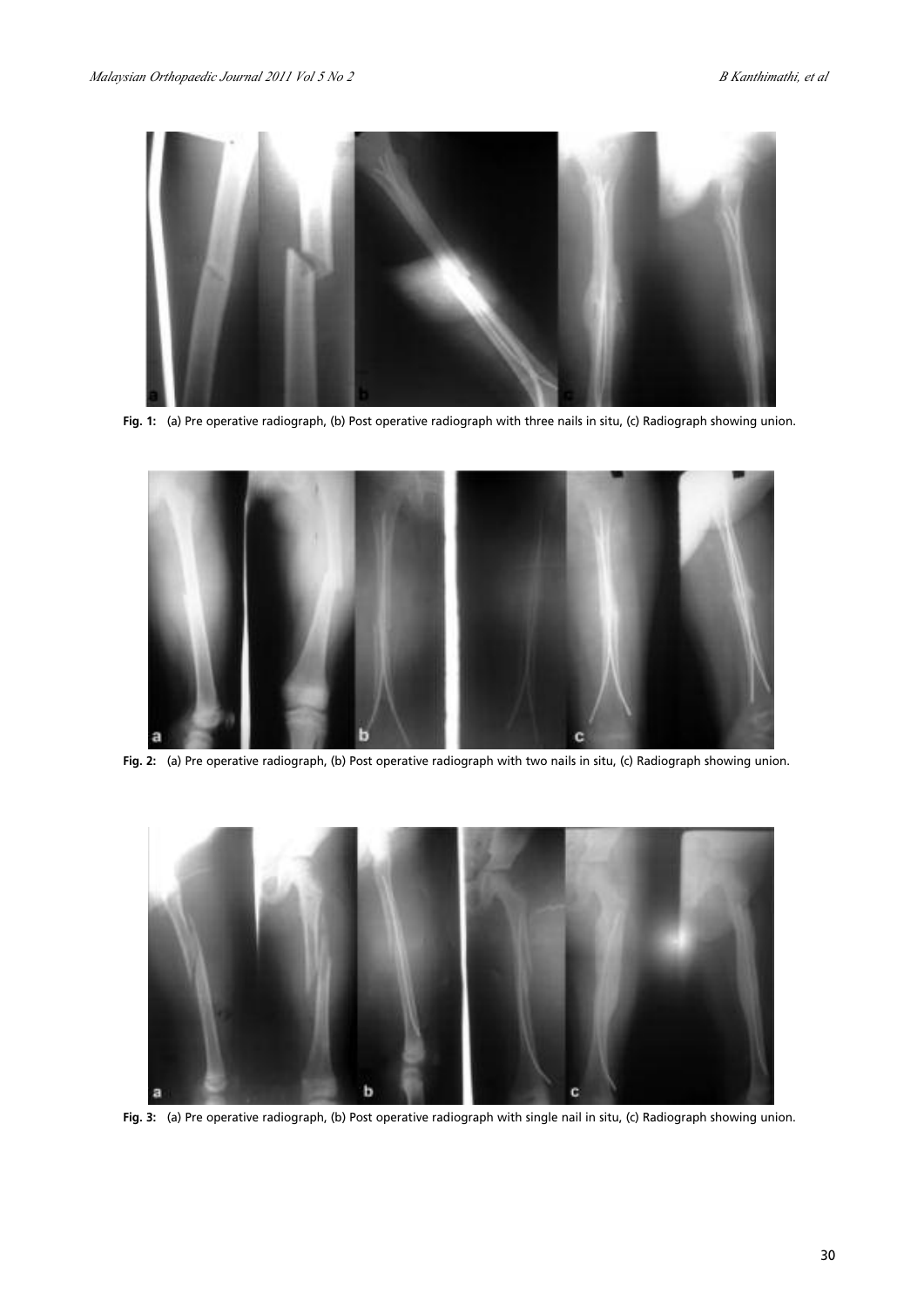movements of the hip and more than 90 degree active flexion of the knee joint. On further flexion, pain was limited to the entry site and this was gradually overcome by the patients. Range of movement exercises were started by mid second week for the patients who were on skin traction. They managed less than  $90^\circ$  flexion of the knee by the end of the second week,but this too improved later on.

By four weeks, all had a complete range of motion in both hip and knee and the radiographs revealed callus formation around the fracture. For four patients with more than one, late collapse was observed in follow-up radiographs taken at 4 to 6 weeks,a insignificant finding. There was no muscle atrophy or immediate or late onset of infectious complications. There were no cases of skin irritation due to nails. Radiological union was seen at a mean duration of 7.8 weeks (Figure 1c, 2c and 3c). Union occurred at 9 weeks in 2 patients where a single nail was used.

On union, a significant shortening of 2 cms was seen in 2 patients where a single nail was used. There was shortening of 1 cm in 4 of the remaining patients. After union, all patients were allowed to partial weight bear as tolerated and full weight bearing was started by the second week of union. Difficulty in weight bearing was encountered by those with shortening which was compensated soon after initiation of weight bearing. Due to the excellent remodelling capacity of young bone, return to normal activity was achieved in all patients by twelve weeks regardless of the number of nails used.

Results were tabulated according to the Flynn *et al* scoring criteria and were found to be excellent in 55%, satisfactory in 30%and poor in 15% of patients (Table I). Upon categorisation according to the number of nails used, 71.4% of those with 3 nails and 70% of those with 2 nails had excellent results, 28.5% of those with 3 nails and 30% of those with 2 nails had satisfactory results. Poor results were seen only among those where a single nail was used.

# **DISCUSSION**

Flexible intramedullary nailing is a widely used standard technique and has been proven to have advantages over other methods of treatment 9,10 . Biological fixation allows micro movement at the fracture site which enhances callus formation and hence is best suited for paediatric age group <sup>11</sup>. Stainless steel elastic nails, which were used previously, yield the same result as that of titanium nails <sup>12</sup> . The technique is minimally invasive and requires only a short hospital stay.

In addition to the positive properties for management of paediatric shaft of femur fractures, flexible intramedullary nailing entails certain difficulties and complications, which need to be studied 13, <sup>14</sup> . The complication rate is higher in

obese and overweight children<sup>15, 16</sup>. Flexible nailing must also include adequate three point fixation when the apex of the bend is at the fracture site. Contouring the apex of the bend to be at the fracture site requires meticulous work and depends on the level at which the fracture lies in the shaft. On occasions when the contouring is not satisfactory, an additional nail is used to add stability to the reduction.

Our results show that the stability offered by a minimum of two nails is sufficient to stabilise the fracture in the paediatric age group, and results in the desired biological fixation so that the fracture can heal on its own. When limited to two nails, the results were excellent and cost effective as compared to the use of three nails. Use of an additional nail only prolongs the operative time, increases exposure to radiation and chances of infection, all of which should be avoided when possible. Final outcome were not different between cases where two or three nails are used. When adequate stability can be achieved with utilisation of two nails, there seems to be no reason why another nail should be inserted. With the enormous potential for healing of paediatric fractures, it is not necessary to fill the medullary cavity to its maximum.

Our results also demonstrate that a single elastic nail alone is not sufficient for treating a fractured femur and will mostly result in late collapse leading to shortening and angulations. Late collapse usually occurs when the mechanical forces acting at the fracture site exceed the stability offered by the nails. In our study, from the start of passive mobilisation up to full weight bearing, there was a delay in progress of approximately two weeks in those patients where single nail was used. Initial tolerance to full weight bearing was not as good in the single nail patients when compared to the remainder of the study sample. However, use of a single nail cannot be avoided when there is a comminuted fragment that would be displaced by the second nail.

Though all patients returned to normal activity by 12 weeks postoperatively, there were limb length discrepancies and angulations in the few cases where late collapse occurred. The limb length discrepancy and the residual angulations were well tolerated by the patients and all regained full function of the affected limb. However, a review at skeletal maturity will reveal whether limb length discrepancy and angulations remodelled completely or not. The overall results were 55% excellent, 30% satisfactory and 15% poor.

On analysis according to the number of nails used, we find that similar results were seen in those patients where two or three nails were used. Poor results were only seen in those cases where a single nail was used. We therefore conclude that using a minimum of two flexible nails in paediatric femur shaft fractures offers the desired biological fixation and adequate stability to hold the fracture. Further, we found that the use of two nails is optimal for the patient. Limiting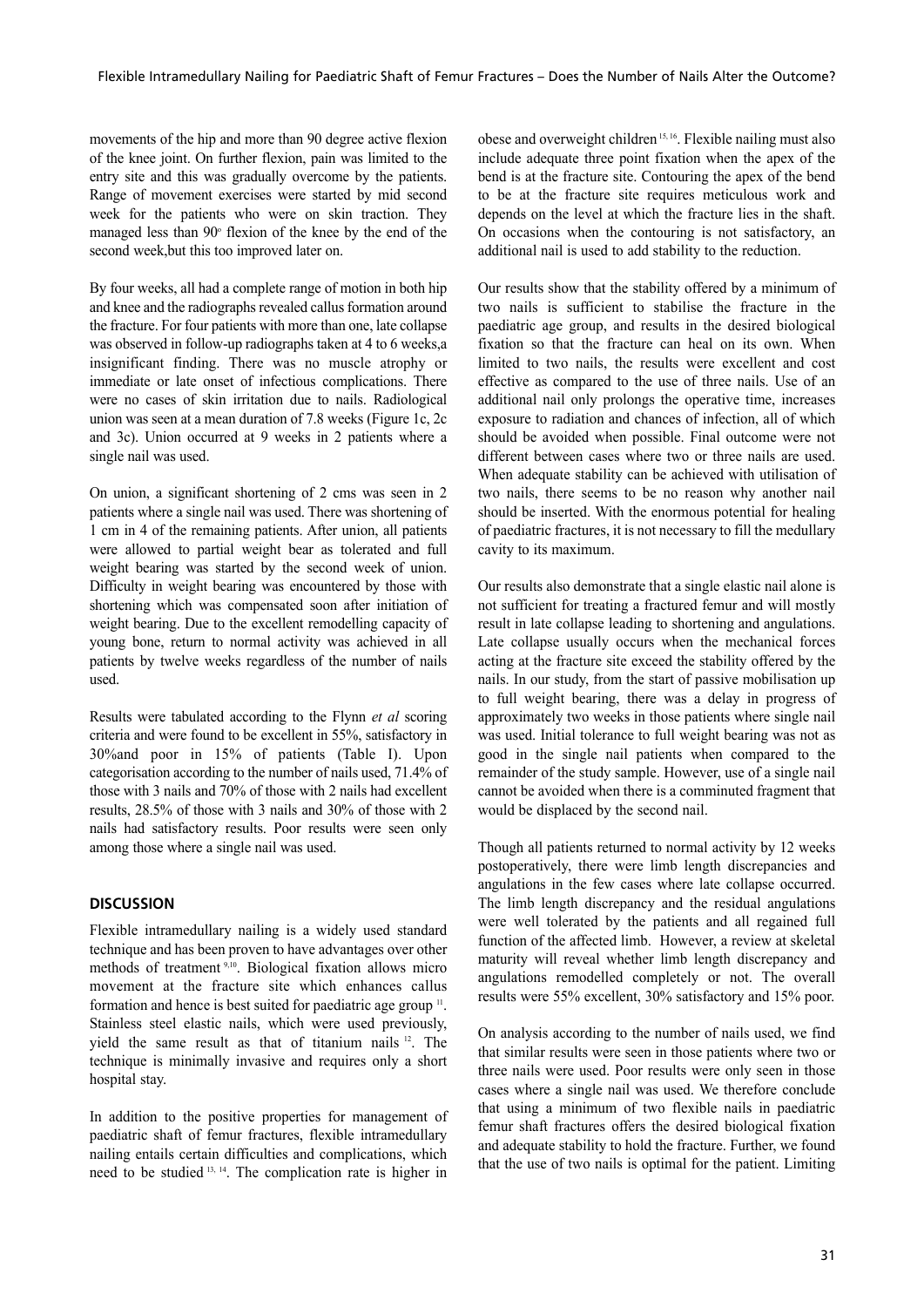oneself to the use of the minimum number of implants needed is more cost effective, decreases operating time, reduces radiation exposure and offers equal results as that of three nails.

## **CONCLUSION**

The use of flexible intramedullary nailing in selective paediatric age group proves to be an effective modality of treatment. A single nail is inadequate for achievement of stable fixation whereas three nails are unnecessary. The insertion of two nails is sufficient to result in biological fixation and at the same time decreases the cost, operative time and radiation exposure.